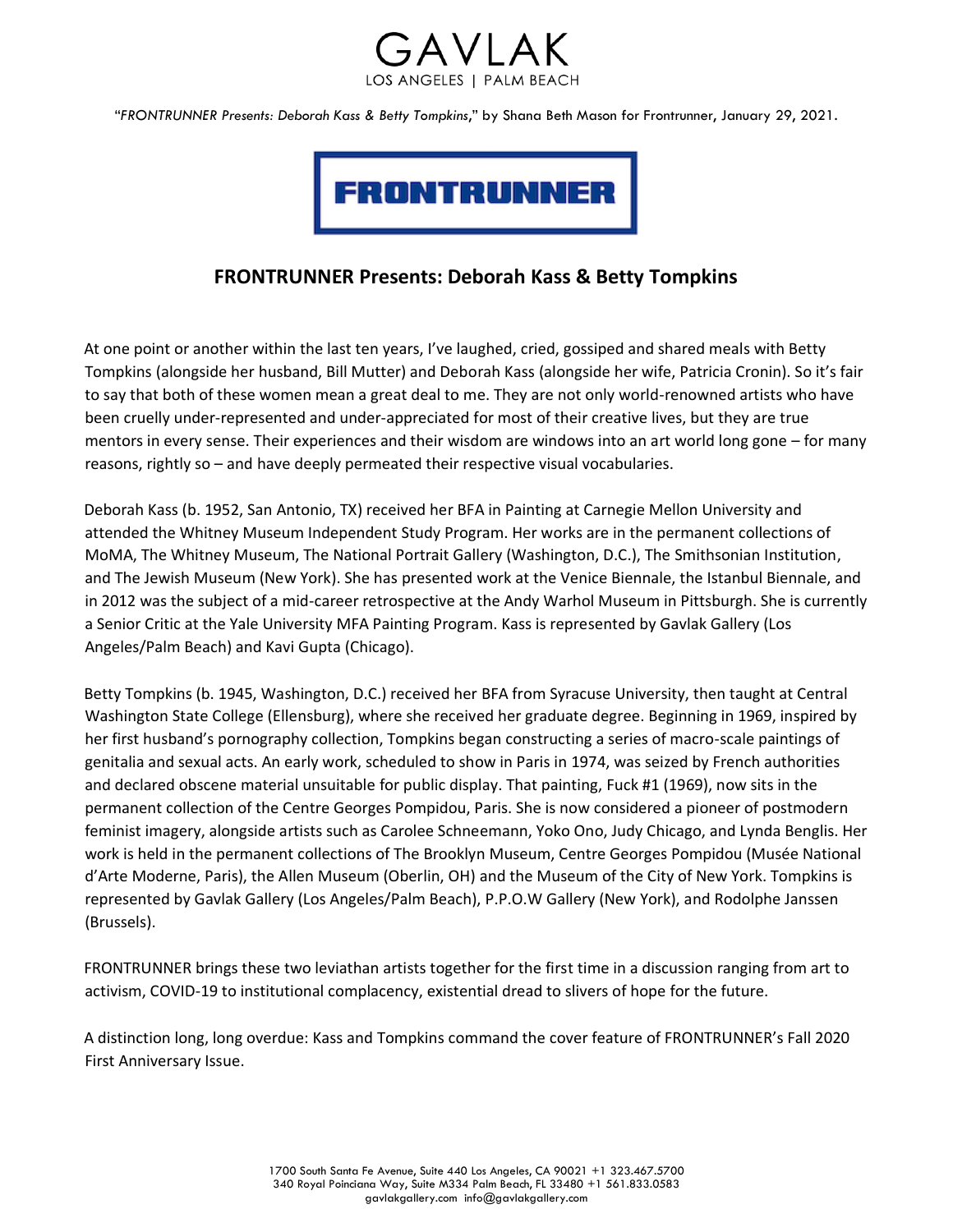

# **So here we are, living in a very precarious time. We're in the midst of a global pandemic, which hasn't spared anyone. First question, then, from the both of you: how are you feeling?**

**Betty:** We've been quarantining in Pennsylvania, where we both have very fully-stocked studios. When you look out the window, it's beautiful. The weather has been good. So our lives are 90 percent normal. Get up in the morning and, "What am I gonna do today?" It turns out I hadn't balanced my checking account in almost two years, so that's been my project for yesterday and today. I am working when I'm not discovering these ginormous lapses in my "normal" life. I feel really distracted by the news, I feel like I can't miss a minute of it. I say to myself, "From this time to this time, I'm going to work at this." Even if I fuck it up and I'm a half-hour late, I get to it. Everything that I had coming up has been delayed a year; I don't feel the force and drive that I normally do. Give me a deadline, and the rest of the world can go fuck itself. I have deadlines, now, that are so far away, I could do three shows in the middle.

This is really a good time to play around. I don't paint to succeed at the painting, I paint to try and get into an area that's really dangerous for me, whether it's technically or some other aspect. I have three or four series going, and where they're going at this point, I really have no idea.

**Deb:** Well, we've been also out of town for six months. I started going back after lockdown was lifted a little bit because I have a show coming up in September that is not postponed in Chicago, at Kavi Gupta. Luckily, all the work was done by the time we went into shutdown in March.

**Betty:** I'm like that too, Deb. I always like to have a show, or a show-and-a-half sitting around. I don't like pressure.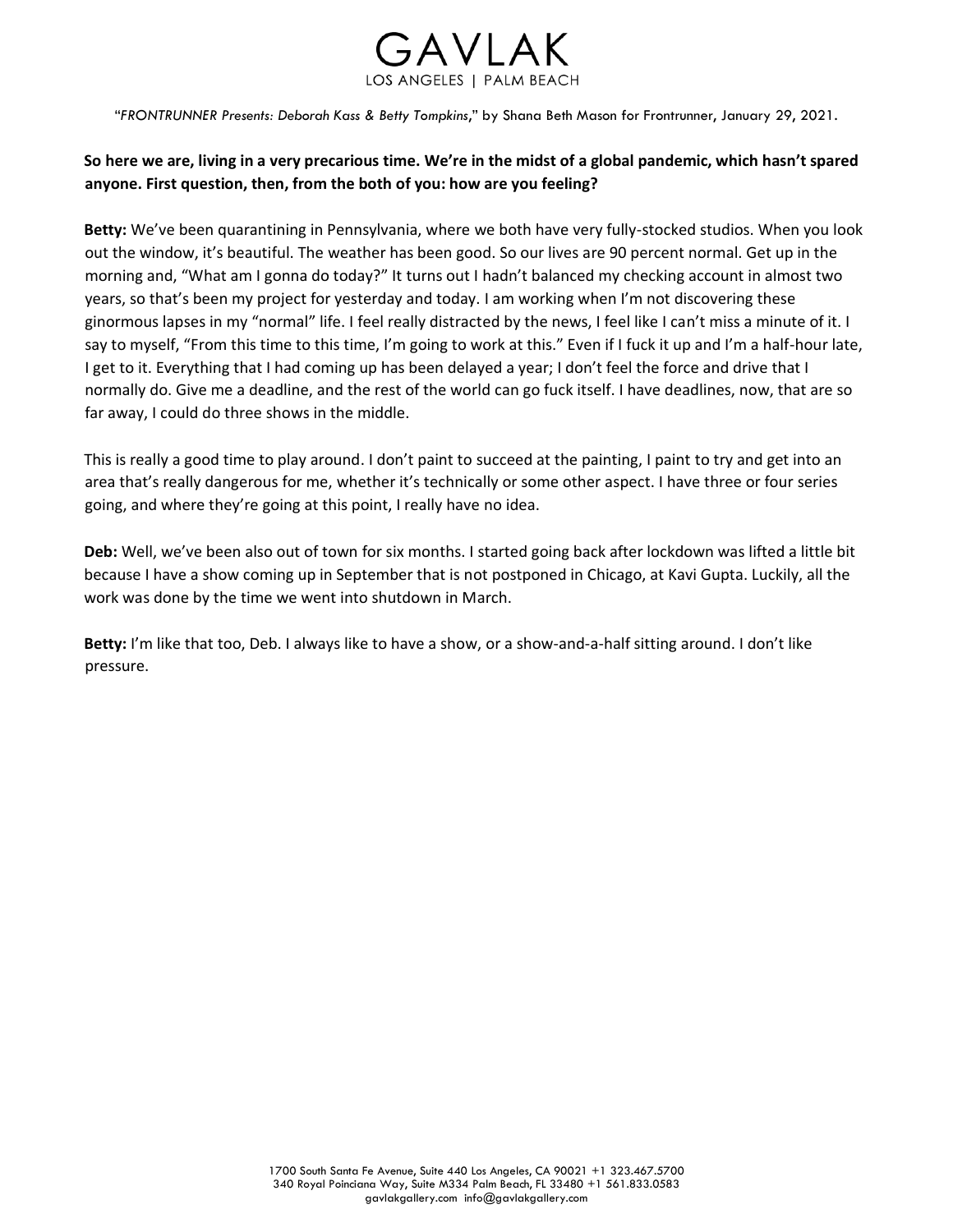



Betty Tompkins Fuck Painting #1 (1969) Acrylic on canvas 84″ x 60″ Courtesy of the artist

Collection of the Musée National d'Art Moderne, Centre Pompidou (Paris)

**Deb:** This work – I've been terrified since November 9th, 2016. My complete psyche and work schedule and habits have been turned upside down. I was working super-super slowly, picking away, listening to MSNBC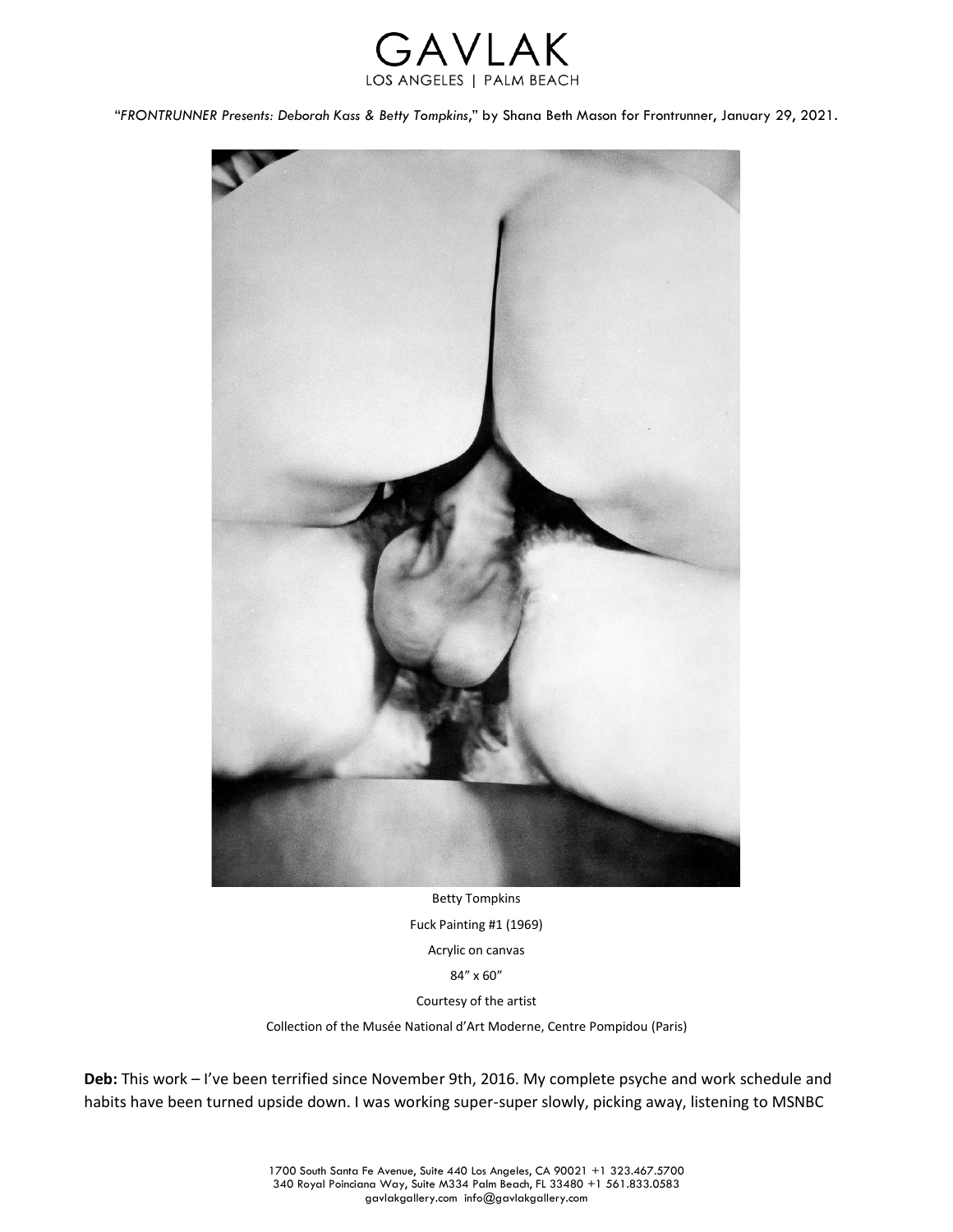

twenty four hours a day (including my studio). Lo and behold, I had made enough work for a show. Instead of a year-and-a-half, it took three. My priorities really shifted after the election. I'm really happy with the work, but it's very nervous-making work.

The show was done, but a lot of it was at the fabricator getting neon installed on it. In May, when New York locked down, they brought all the work back to my studio – it was the first time I had seen so many people in a small space: my assistant and three people from Lite Brite Neon. I was the last person they saw before they shut down, and they gave me work that they had finished and wanted to see it. They said, "You were the last person we saw, and now you're the first person we're going to see." So, I got all the work back in May, then I was going in a couple of nights a week to do some packing and shipping. Now I'm having a show on Labor Day with no opening, in locked-down Chicago. I have zero expectations. I have no idea what to think. I didn't even consider pulling it because I didn't focus on it enough to consider pulling it! [Laughs] Because I am so distracted, like Betty, with the news. Except, I indulge my distraction. 24/7.

**Betty:** I don't listen to the news unless it's a video, so I see all these clips all day long. Then I say, "No, you have to work for an hour."

**Deb:** Well, I stream MSNBC, so I don't watch it. We [Patty] and I have adjoining studios, so we both stream it on our individual computers. But basically we've been out of town and not in the studio. So we're at the beach. It's a tiny place, but perfectly fine. Watching the news. All the time. And full of unbelievable anxiety. If I'm not watching, I'm reading Malcolm Nance, or Timothy Snyder, or Jennifer Palmieri, or Norm Eisen; I'm reading all the people I watch on TV. Or Mary Trump. Or the biography of Frederick Douglass. And to even start reading was a real accomplishment for me. I had been too distracted to read. But it's awful. It's terrible. It [the 2020 election is] gonna get stolen. I'm completely freaked out and I'm ready to move to Ireland.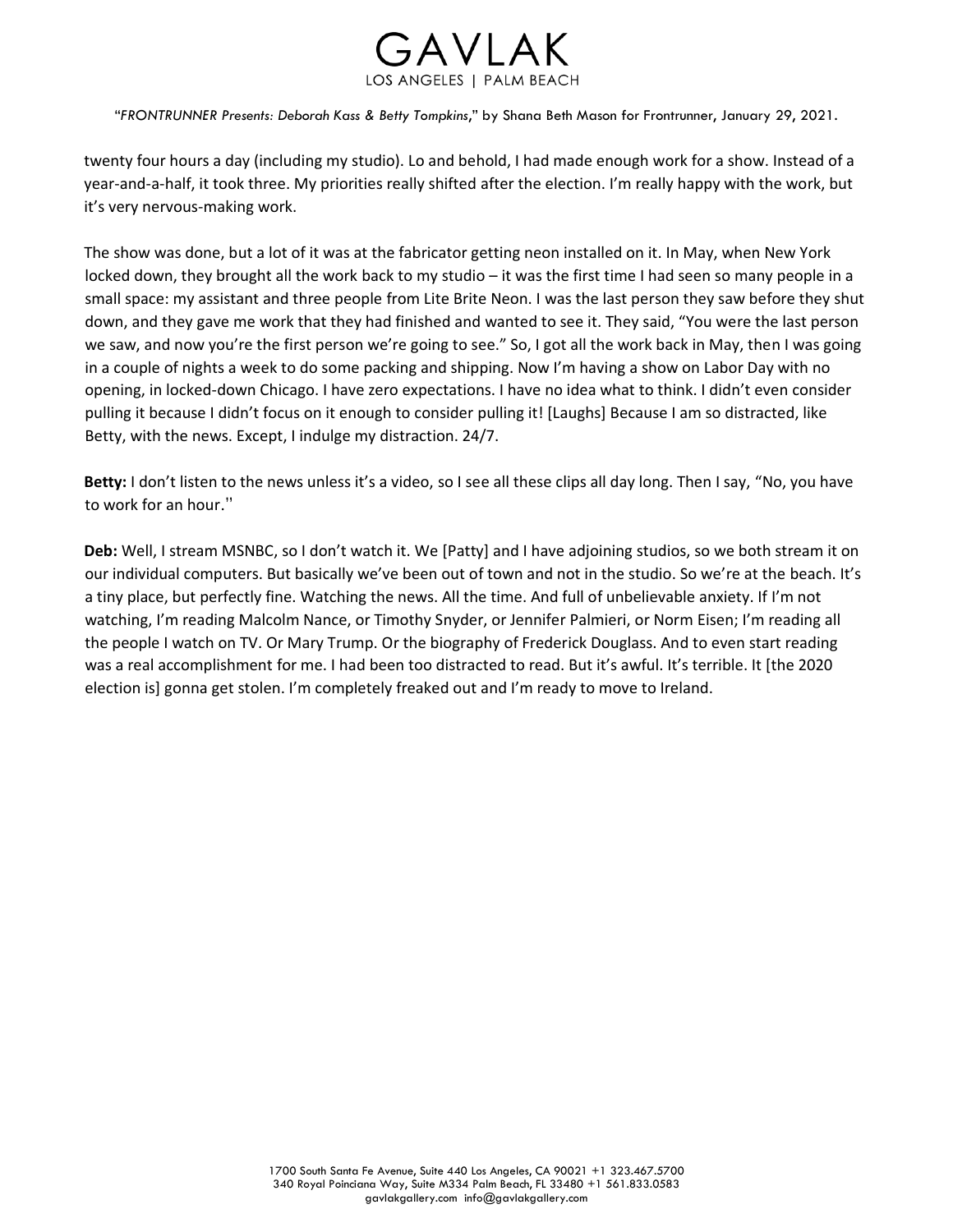



Deborah Kass VOTE HILLARY (2016) Silkscreen on Stonehenge 320 gram paper 42″ x 42″ Courtesy of the artist and GAVLAK (Los Angeles/Palm Beach)

**You answered my question, in advance. I was going to ask if you have a modicum on hope for what's going to happen. People directing their anger in exactly the wrong place, here in Britain, with the Conservatives'**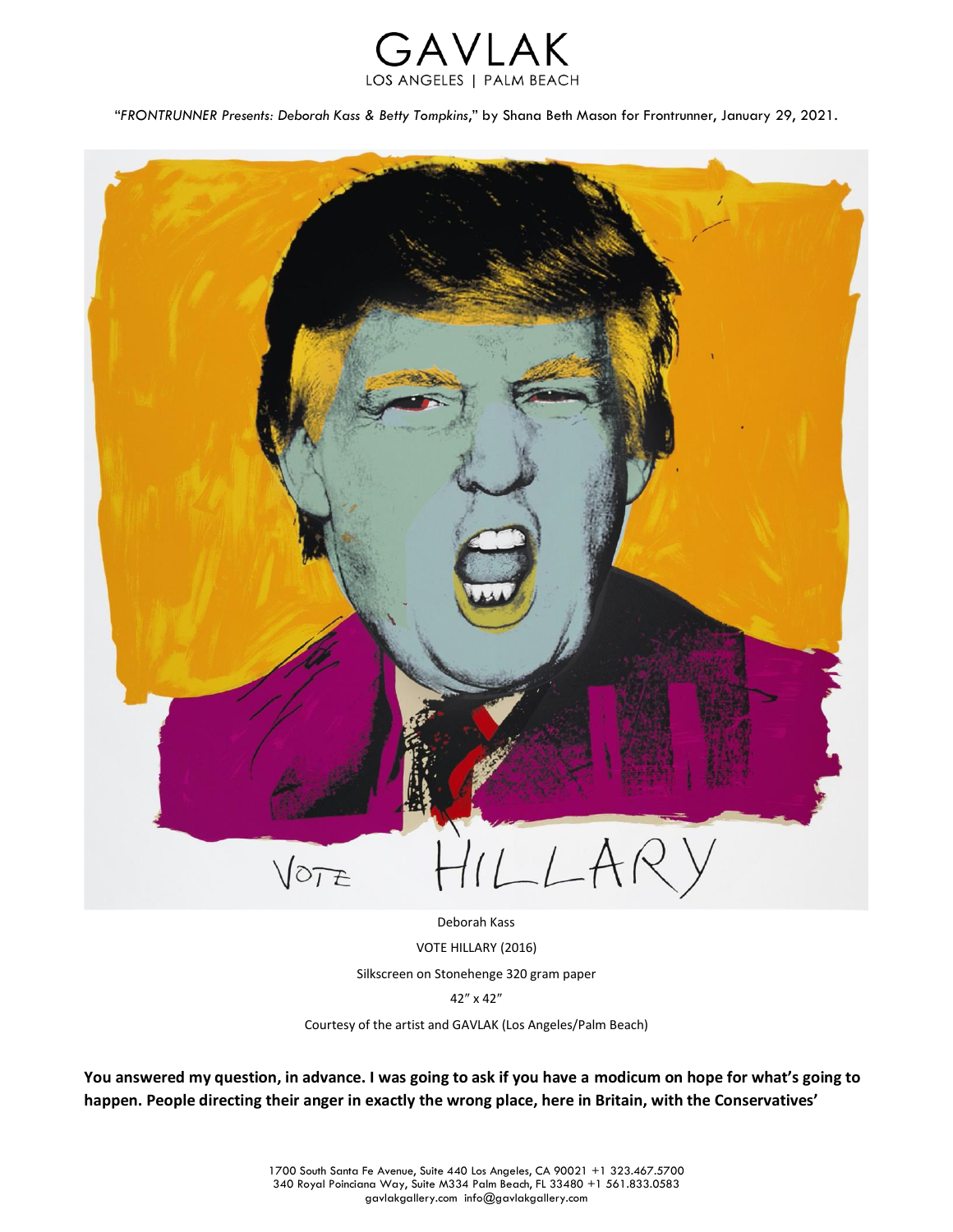

# **handling of the pandemic and Brexit. People should have been throwing stones at Nigel Farage, when they ended up throwing stones at protestors.**

**Deb:** I have no doubt Joe Biden is going to win. I have no doubt Hillary Clinton won. The question is, what's Russia going to do and how are they going to do it?

**Betty:** Well put. We're all very worried. He [Trump] keeps saying that the first election was so fucked up that when he wins re-election, he's going to go for a third [term]. When he says things like that, he's testing the water to see what lies will float.

**Deb:** You really have to wonder what drugs he's on, exactly, to keep him going. It's Adderall. He snorts Adderall. And coke. It's terrifying. I'm terrified. We will really seriously consider leaving, if he steals it.

# **All of these nightmares are valid to consider. If and (knock on wood) when Joe Biden wins this election decisively, I think Trump will just tire. He'll be like, "Fuck it. I just don't care anymore. All of this was just to placate these people I don't give a shit about. I'm just gonna go play golf."**

**Deb:** He can't. He can't. He's a criminal who is guilty of so many crimes, and he's so going to jail that he cannot give up power.

**Betty:** Right. And even if he gets Pence to pardon him before the election, he's still being prosecuted by New York State.

**Deb:** Which is why he's not going to give up power, he's just going to keep taking more drugs until he drops dead. But he should drop dead, really.

# **My mom always said the same thing, and I had always countered with, "No! Don't make him a martyr." Maybe she was right.**

**Betty:** I don't care if he's a martyr as long as he's a dead one.

**Deb:** Right. I'm with you.

## **Well, politics now does infiltrate everything, and the way we operate. But it's people like you and Betty: artists and great creators are much harder to erase from the public lexicon.**

**Deb:** I mean, it's pretty easy for women.

**Betty:** If you have breasts, it's as easy as anything. This is why there's now this market niche of older women, who aren't discovered until they're old. A moment in the sun before they croak.

**Deb:** Betty, do you know the story about Cézanne and the lunch Pissarro threw for him when he was in his 90s?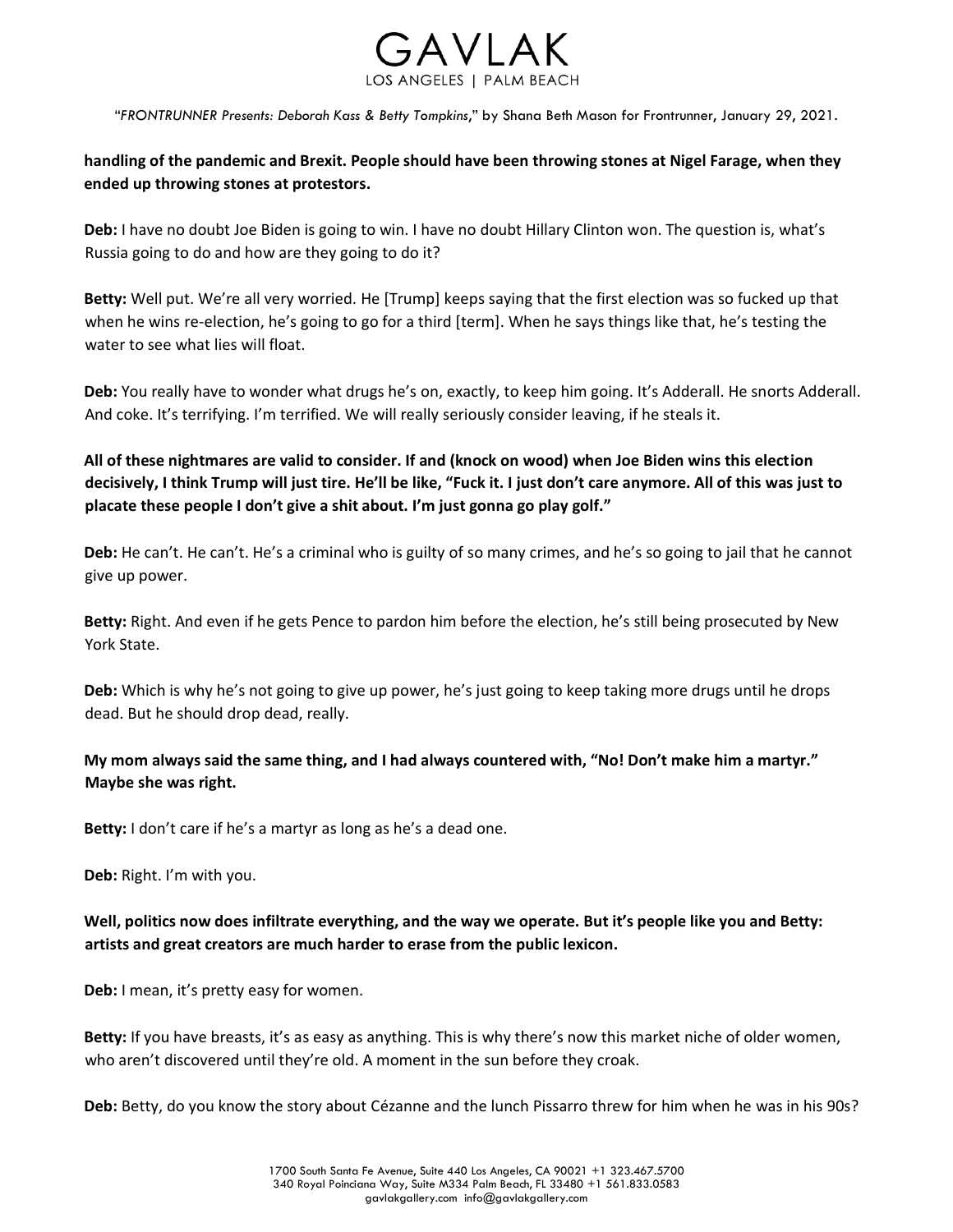

**Betty:** No, tell me.

**Deb:** Oh, it's fabulous. Pissarro throws this lunch with all these painters who really respect Cézanne – after a life of being ignored by the art world. Cézanne got really freaked out at the lunch because he was convinced that they were just making fun of him. He got up and said, "You're just making fun of me," and he stormed out.

I always say, "I'm gonna do what Cézanne did." I'll say, "Fuck you!" And I'll storm out. But the young artists won't be making fun of us.

**Betty:** If it weren't for the young artists, no one would know about me, at all. They came in and got me press and were supportive, they gave me opportunities to talk about my work. It started about seventeen years ago (my entire career is seventeen years old), and I was teaching adult education. They were raised differently than we were. They were raised to cooperate with each other. To make opportunities for each other. **Deb:** But who were the people in your generation that were raised differently?

**Betty:** Seventeen years ago, these were people in their early thirties. I was doing an art camp thing in New Hampshire one week a year. I was always the oldest one. There were those in their thirties who would go into the kitchen to get a beer, they would see a bunch of empty glasses, clean them, and come back in and get you a beer.

**Deb:** They were raised by people like you.

**Betty:** YES! Although I was fortunate enough not to raise anyone! [Laughs] It was the exact opposite of my generation the way we were raised to think about competition. I once did an interview with Marilyn Minter, and she asked me, "Betty, who were your mentors? You never talk about your mentors." I looked at her and said, "The silence you're hearing is because there weren't any."

**Deb:** Did Marilyn have mentors?

**Betty:** That I don't know off the top of my head. I met her when she was first doing collaborative pieces with Christof Kohlhofer. People were coming over to her, much more established than she, to see what she was doing. I was just as happy being alone.

#### **For both of you: when did you first become aware of one another?**

**Betty:** Deb, I believe we've only met in person a couple of times? Probably, in passing? But I've known your work for decades. I was surprised of how many iterations back [that] I knew your work.

**Deb:** As my wife Patty says, "Painters know painters." Even if you don't know them, you know the work.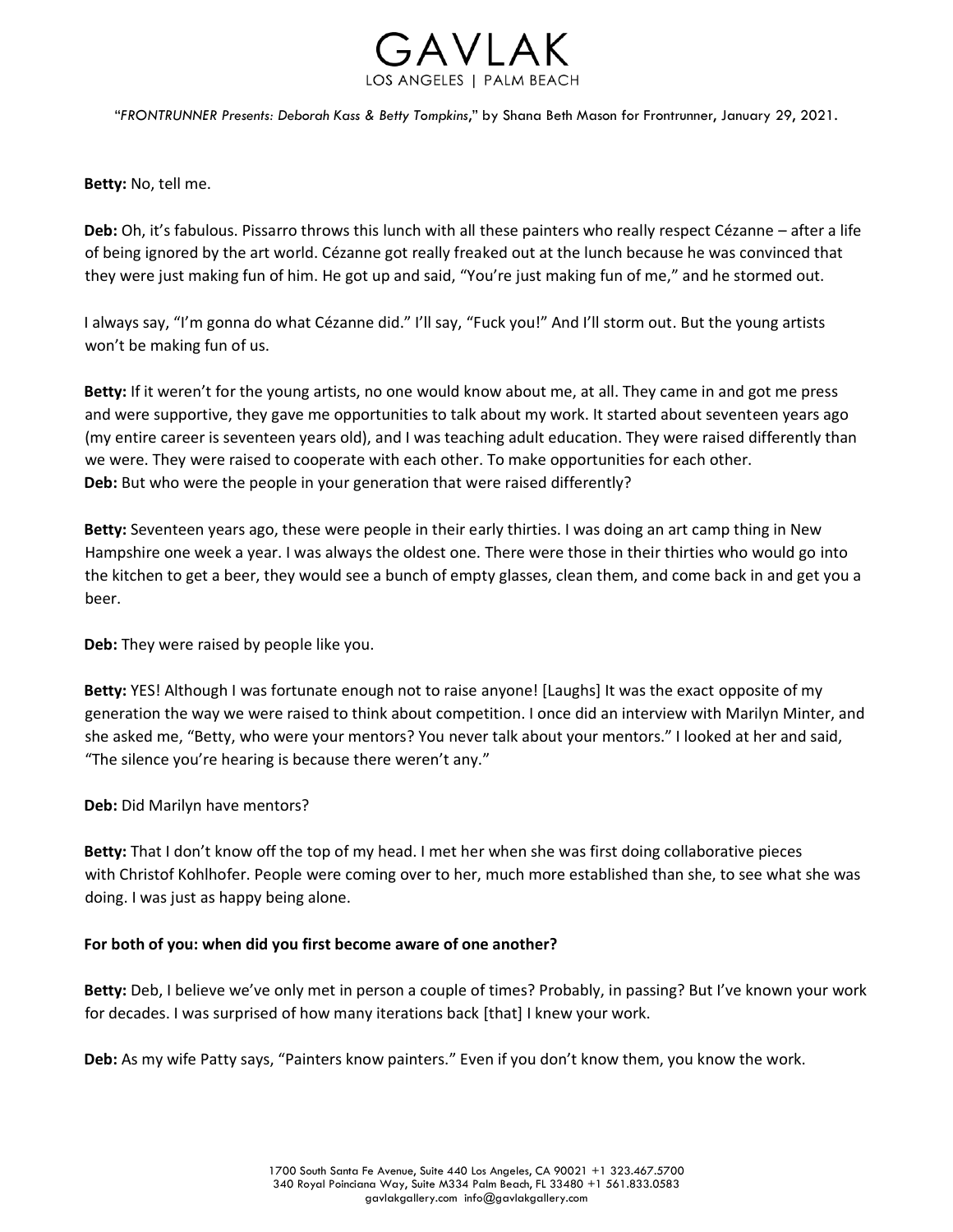

**Betty:** Soho was the arts district, I used to live there. I still live there! I started on Spring Street, and then I moved a block north.

**Deb:** You could.

**Betty:** Yes. It was easy, you know? You have to go to the store for eggs, you see ten galleries along the way.

### **How about you, Deb. When did you first see Betty's work?**

**Deb:** I really can't remember, I feel like I've always known her work. I would guess, Betty, from your Renaissance on, I know your work. Seventeen years ago.

**Betty:** Yes. By that point, I was experimenting with language because I got so throughly discouraged from the response to the *Fuck Paintings*.

**Deb:** Your show with Mitchell [Algus]?

**Betty:** My first show with him was in 2002 or 2003.

**Deb:** Just so you know, I went to high school with Mitchell. I never missed what Mitchell did 'cause we were pals.

**I discovered both of your practices around the same time I was living in Miami in 2010. And Deb, I saw your work in person for the first time when I wrote about your** *Double Yentl* **piece at PAMM. I'd love it for all of us to talk about Barbra Streisand for a bit.**

**Deb:** I've talked about this a thousand times. Let Betty start.

**Betty:** From the beginning, when I saw your pieces, I thought they were absolutely perfect. It was such a perfect matchup.

#### **Are you referring to the** *Jewish Jackie* **grid, or the** *Double Yentl***, or both?**

**Deb:** If you saw one, you saw the other. That work was in '92.

**When I wrote about Deb's work before, it was through the lens of me being a Jewish woman, and having known about Yentl being a move that my mother loved. A movie talked about in an almost taboo way in my house. Both of your practices touched on taboos that I wanted to explore further as a writer. But your respective practices seemed so natural and integral to who you are as people. Was that developed over time?**

**Betty:** Of course. You're not going to find any 19 year-old like that. You become who you want to become. Things that you admire about yourself are things that you bring attention to, yourself.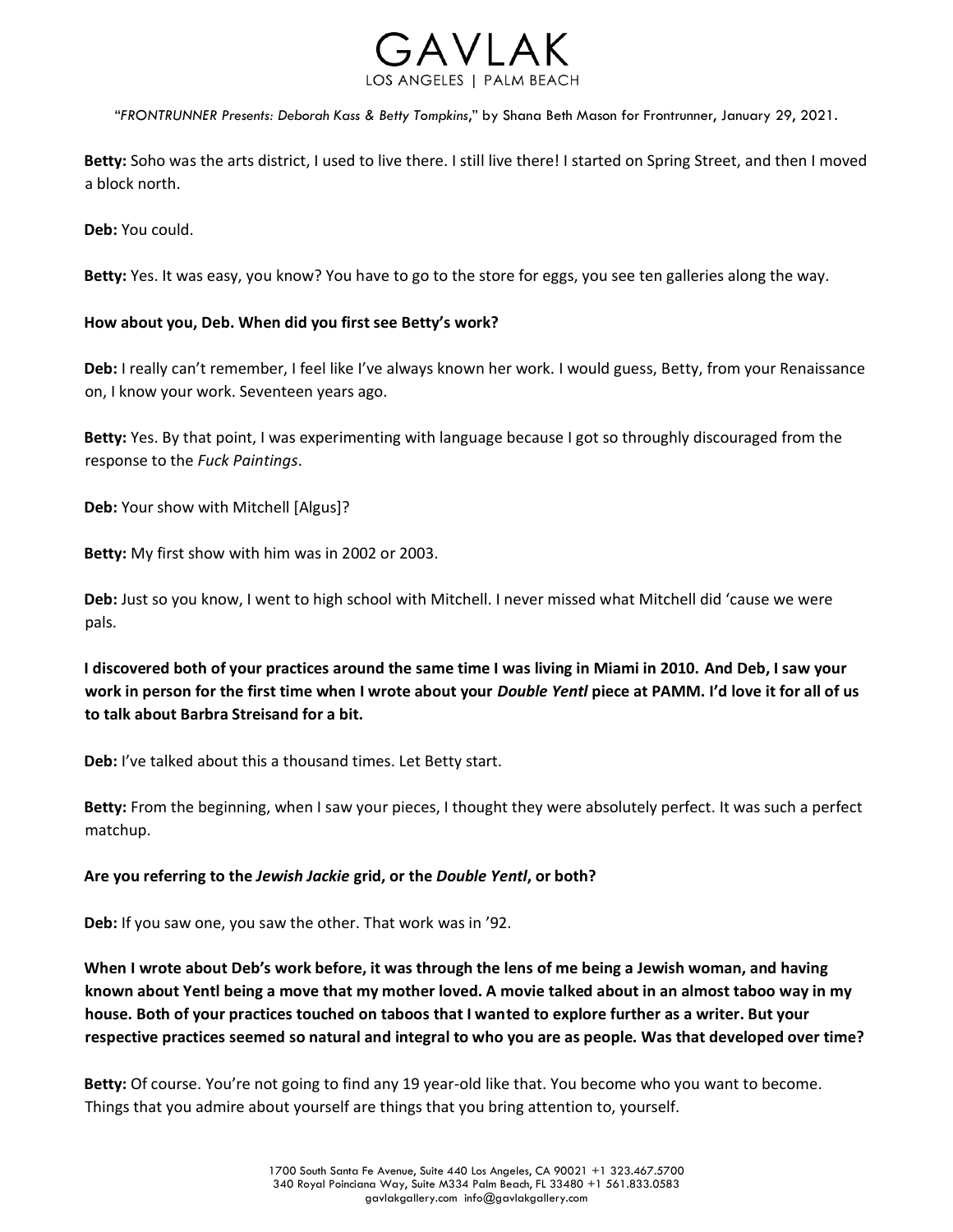

**Deb:** But bringing it back to Barbra, Betty. What was so remarkable about her as a 19 year-old, and a 20 yearold, and a 22 year-old who took Broadway by storm was that she was fully in control and cognisant of the power of her difference. Decades before that was a concept that anybody thought about. As an adolescent looking at this girl being so sure of her power, and so right in her talent, so clear about her place in the world, was absolutely inspiring. You just didn't see women like that. Even 20 year-olds. It was so exciting. Seeing such a young woman being so centered in herself and her difference and her glamour, it was a revelation. Her selfregard was radical.

**Betty:** I went to an all-girls high school in Philadelphia. Though ambition was encouraged, a bit, you couldn't show it too much. When I was in college and I was about to marry one of my teachers and move to the West Coast for graduate school, one of my painting teachers asked me, "What are you going to do?" I said, "I'm going to move to New York and become an artist." He looked at me and said, "The only way you're going to make it in New York is on your back." I made a painting outta that one.

**Deb:** Betty and I are far enough apart in age (which is not that far). If you lived through the 60s, my brother is three years older than me – Betty, you're 75, I'm 68 – even my brother grew up in a different generation than me. I was sixteen in 1968. I was in a suburb of New York, completely aware of the outside world, very politically active. I was very busy closing my high school down for a Vietnam moratorium, for the day Martin Luther King, Jr. was shot, when Bobby [Kennedy] was shot. I was a sixteen year-old activist before I knew what that was. That was a result of the time. My brother grew up as if he was in the 1950s. I was formed by the 60s. And I want to say, when those Parkland kids came out after the high school shooting, I said to Patty, "I don't think there's been another generation that will be as formed by politics and existential dread and activism since my generation." Their lives will be formed by their experience as gun activists. This will define them the way Vietnam defined my generation. I don't think there's been a generation in between. I think these kids are gonna change the world.

**Betty:** I hope so. My generation grew up with the atomic bomb. And boy, did we have existential dread. J. Edgar Hoover was head of the FBI. I grew up with his guys following me to school.

#### **Deb:** Why?

**Betty:** My parents were in left-wing politics, and the first thing the FBI did in those days was go after the kids.

#### **Deb:** Wow.

**Betty**: When I was in third of fourth grade, my school (which was in Strawberry Mansion in Philadelphia), it was a full square block. The FBI were following me to school, they were very predictable. There was a kid in my class, a good thirty pounds heavier than the rest of us, and he was a really bully. He would go up to somebody during morning recess and say, "I'm gonna beat the shit outta you after school." One day, he said it to me. The idea was you'd be quaking in your shoes for the rest of the school day. When the day was over, I went out into the yard, he was there with his buddies. I said, "Before you beat the shit outta me, I have something that you should be aware of. The FBI considers me a very important person. I'll prove it to you." I went out of the gate and saw their car, I knew the cars and knew the guys. I walked around the schoolyard, and as soon as I was five feet from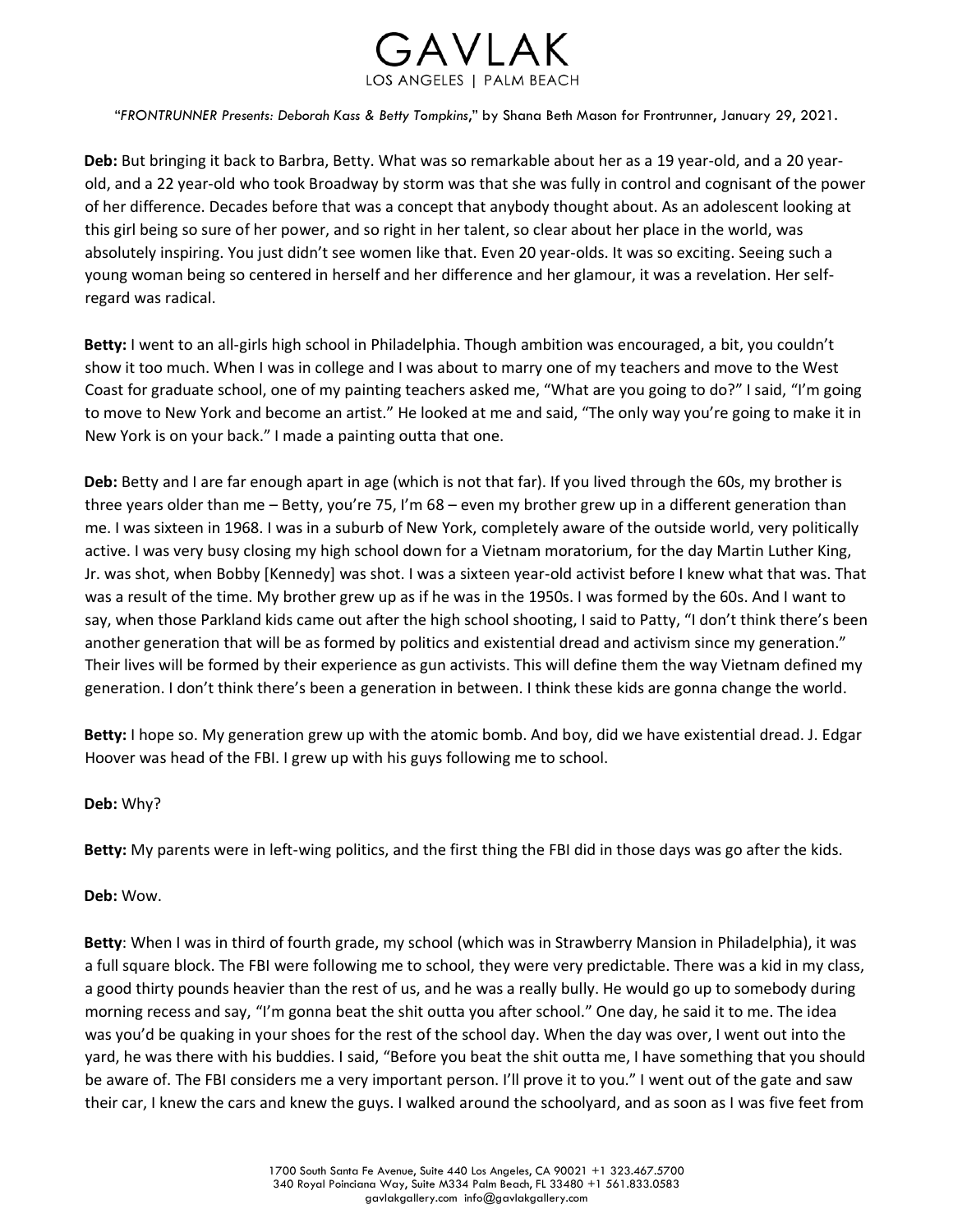

the gate, that car started to follow me. I went back into the schoolyard and said, "Whaddaya think?" And he fled!

**Deb**: Cool.

**Betty**: I was the only third-grader who didn't get the shit kicked out of them! I was very proud of who I was as a little girl.

**Deb**: You should be.

### **In your years as a teenage activist, Deb, did you ever get scraped up?**

**Deb**: Darling, not in my high school in Long Island.

[Both laugh]

**When I started with FRONTRUNNER, I had just arrived in England – Betty, I had dinner at your place on Prince Street the night before with you and Bill. A week later, after a random internet search, I found FRONTRUNNER Magazine. My publisher said, "Yeah, I'll pay you to write." Two years later, I became Editor. What were some things that you developed in the core of your practice that you'd want younger artists to know?**

**Deb:** That's a really great question. The people you think are the least likely to get anywhere are exactly the people who are likely going to go somewhere, fast and first. It's really bad sportsmanship to be an asshole to other artists.

**Betty:** Rah, rah.

**Deb:** The other thing, or rather the first thing is, you really have to protect yourself. You have to stay away from negative people, particularly the ones who call themselves "your friends." For me, that was the most destructive thing. Of course, these were men. That was 30-40 years ago when they were simply not taking their friends, who happened to be female, seriously. They were a product of their time. The fact is, you really have to avoid negative friends and get rid of them. It's a matter of psychic survival. They're not just men. It's one thing to have constructive criticism in your life, you really need it, but from people you trust, though. They need to deliver the constructive criticism. You have to surround yourself with people who really support your ideas, which is really who you are. People who support your work, who see your potential maybe before you do, those are the people you need in your life. You have to be sure it's coming from the right place and the right people.

#### **To be more selective, you mean.**

**Deb:** Yeah, I mean, maybe it's also how I was brought up. Just gotta stay away from negative people. But don't confuse negative people with criticism from the people who love you. People do confuse them. Sarah Schulman has a very important book called Conflict Is Not Abuse. Just because you go head-to-head with someone you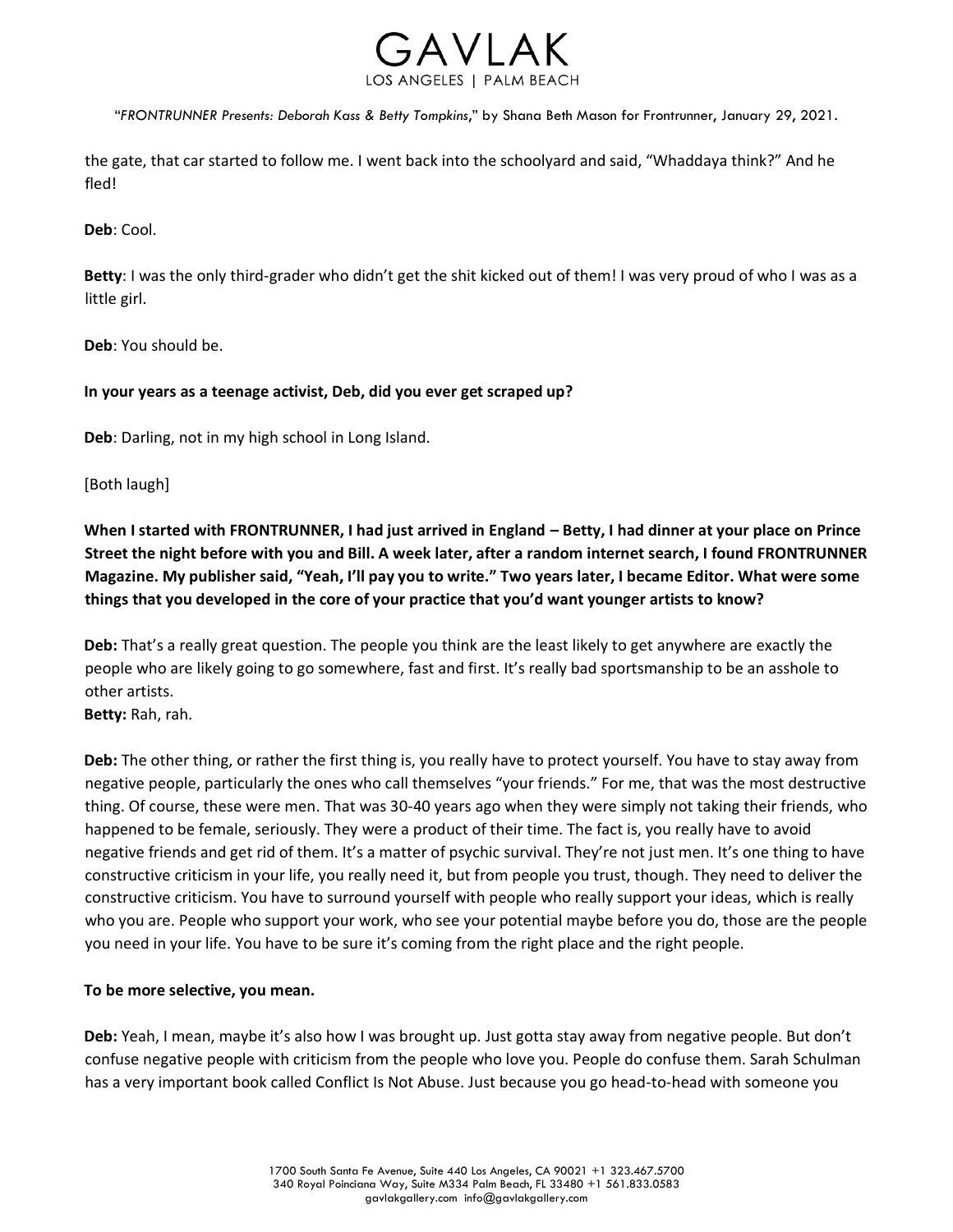

love doesn't mean you dump them. That's not what I'm talking about. I'm talking about more insidious, more ambivalent kinds of relationships.

### **Or ones that disguise themselves as relationships.**

**Deb:** Correct. You get what I'm saying.

# **Betty, we've talked before about being able to deflect negativity easily as a young artist. Being able to absorb critique, but repel negativity. What's something else you'd want a young artist to know?**

**Betty:** What I would add is that you have to have an absolute belief in yourself and in what you're doing. If you don't, then it's the wrong thing for you to do. To me, the one thing that I wish somebody had told me when I was 24 and first moved to New York is: believe in what you're doing. I did, even though I was being rejected right and left by everybody.

But I wouldn't still do what I do, or any side interests I developed along the way, if I didn't have this absolute belief in myself. I have felt that way whether anybody else believed in me, or not. That's the center. Nobody can chip away at it. People who are successful in chipping away at it are people I don't want to be around. It's too dangerous.

# **I haven't heard artists talk a lot about this. But, as a magazine, we need to navigate how we best represent artists and their voices. Do you suppose there's something that you can pinpoint that you'd like to see a magazine do more of as an editorial body?**

**Deb:** Yeah, but I'm probably not a good person to ask about that because I don't really read the art magazines anymore. I just don't. If anything, I'd read *The [Brooklyn] Rail.* I just don't care. What the election has done is that it's removed the wheat from the shaft – there's very little, in particular, in the art world that interests me, anymore.

## **That's a fair point. That's still you.**

**Betty:** I read some things, mostly I read online. What I have to say about this is…COME UP WITH GOOD QUESTIONS! It's really boring to be asked the same seven questions. I understand that each new publication has to introduce the artist to their particular audience. That's what prompts it. But at a certain point, don't ask me silly questions, just write an introductory paragraph! Then move on areas where the artist has not been asked 123 times about one thing or another! Come up with questions that the artist has to work at.

**Deb:** But to Betty and Shana: this is really smart, Betty.

#### **Betty:** Thank you!

**Deb:** The other thing I'll say directly about that is why I don't read them anymore is because it seems to me that – I've done a million interviews about this and that. Nobody does the research, they want you to answer their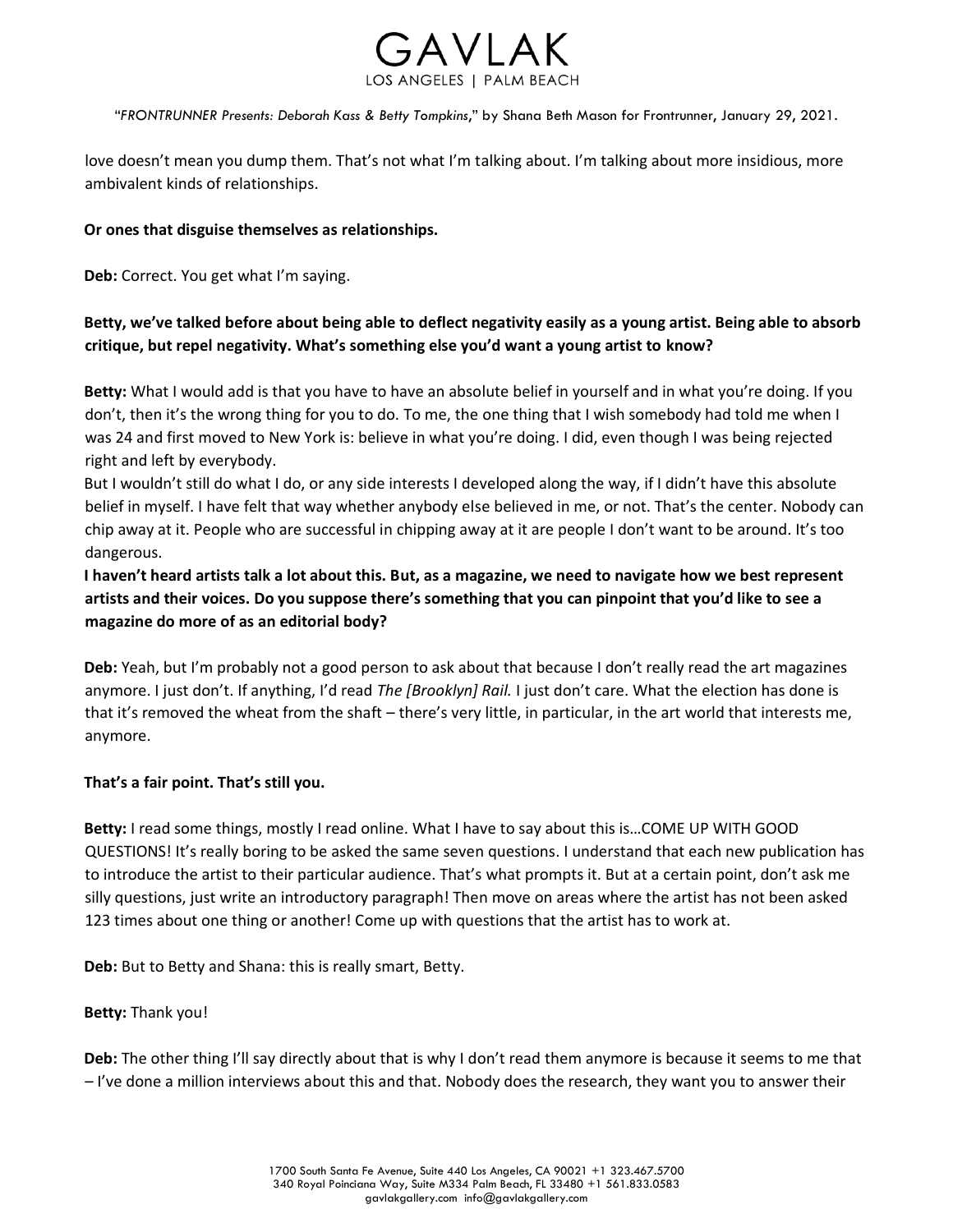

questions and see if you've answered them before. They haven't done the research. The reason that happens is that they simply haven't read what you've done before. They have not done the work.

**Betty:** They take up my time.

**Deb:** Amen.

**Betty**: Right. I ended an interview once where I could tell after the first couple of questions that this person had not read one interview or article about me. I said, "Go back and do some research. Be glad to speak to you after that."

**Deb**: I have also had that experience. That's what I said to you earlier about Barbra [laughs], and I know you've done the research. You already know. You send someone out for an interview, you'd better know your stuff. We're too busy. That's not our job to educate an interviewer.

**Betty**: I get people saying, "I'm a PhD student at XYZ University, do you mind if I ask you some questions?" I always write back saying, "Yes, I do." Do your research.

[Both laugh]

**Deb**: I say, "Go to my website, there's 8,000 articles and that's not the half of it."

**Betty**: There you go.

**Deb**: They're there. Go read my interview with Irving Sander from 19- whatever. Just fuckin' read the articles! Just Google me.

**Betty**: Maybe it's because I'm 75 – Aaah! – but I can't believe someone can walk into a stranger's life and take up a ton of hours, when it's [already] out there. I know it's out there. I know what's not out there. When I see a nice question, I go, "Ooh, it's a good one! I'm gonna actually have to use my brain!"

**Deb**: Betty, you're funny. You're right on.

**Next question has to do with why I brought up Barbara earlier, which has to do with a work of Betty's. Betty will laugh – do you suppose Barbara Streisand is one of the first "Alpha Girls"?**

**Betty:** Shana owns a *Women Words* painting that says "Alpha Girl"!

**Deb:** Can you define "Alpha Girl" for me?

**When I look at the work "Alpha Girl", I was thinking of Betty (as an artist) and Barbara Streisand, in this context. As you succinctly put it before, someone who utilised her Jewish heritage very openly as a part of her**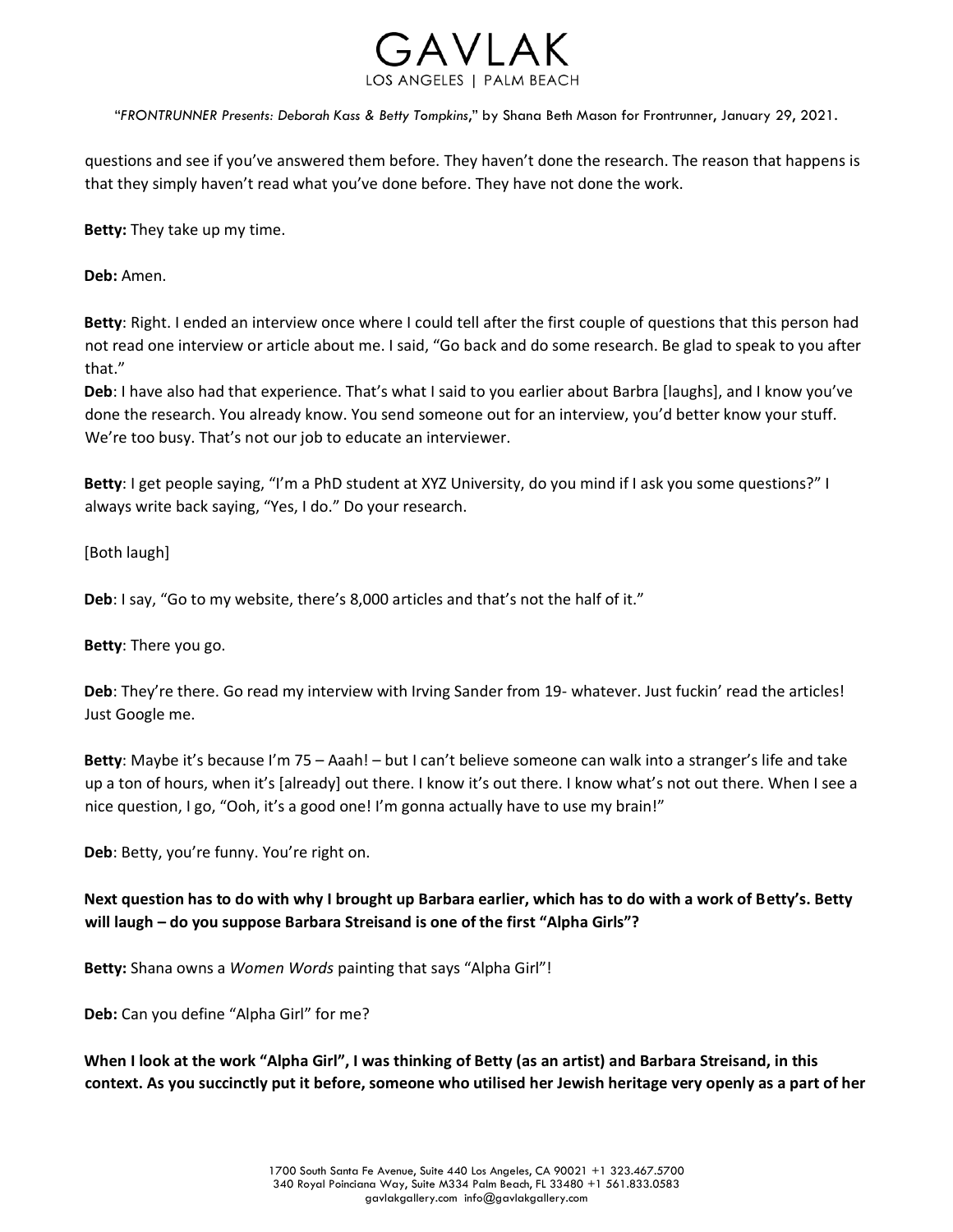

**persona. Within the roles she inhabited and performed, she was in possession of her own power. In a way, and I'm saying this for the first time in my life, it reminded me of me!**

### **Deb:** There you go.

**Betty:** It was perfect for you. The best one you could have picked.

### **So go on, Deb.**

**Deb:** I love that, this is so cute. Is Barbara my first Alpha Girl? I'll just say this, as an Alpha Girl. I think a lot of what is important in the world and getting into the world, understanding and digesting the world when you're a kid is identification. It's an extremely active thing. It's a verb. Whereas identity is a noun. You're kind of born into an identity: you're a woman, you're Jewish, you're an artist, whatever. Identification is how you figure out who you are. Barbara, of course, as the ultimate Alpha signifying to all of us baby Alphas, could not have been more significant.

This girl got a CBS three-special deal when she was twenty one or two, in which she had total creative control. The first one got an Emmy, she got a Grammy for the record. The woman was a genius. *Another Evening with Harry Stoones* (1960) was her first off-Broadway show. So by the time she was in *I Can Get It For You Wholesale* (1962), she was ready for an Emmy, her Tony, everything else. I've read practically every book on her. She knew exactly who she was, and how to play the "kook" (it was an act). Her first boyfriend (who, of course, became gay) was her first big supporter and they crafted this persona for her. She opened up for Woody Allen at The Vanguard, she was on Merv Griffin, she was on Gary Moore, she was doing cross-country gigs. There was no fear, it was creativity.

## **Could you identify one thing that gives you both hope in the creative world?**

**Betty:** I think that people are volunteers in the art world, no matter which side. Dealer, curator, collector, critic, artist. We all have a reason in what we're doing. You can't keep doing it if you don't have hope. You can't do the work if you feel hopeless.

**Deb**: I'm going to give you another answer. The thing that gives me hope at the moment is the reckoning in museums. It's overdue. But these twenty-something kids are the only ones going into these jobs.

**Betty:** They're the only ones who can afford the salary.

**Deb:** Correct! Thank you, Betty. But, the reckoning that they're demanding that comes out of their entitlement and based on the work that people like me and Betty have been doing for decades, they are where they are because of people like us, thinkers like us. We invented it, but it's been institutionalised to the point that we have an entire cohort of twenty-somethings in museums saying, "Oh no you don't!" Demanding equity. They are demanding an end to the racism and sexism that has been completely systemic in these institutions for decades, and Betty and I have lived it. They're continuing our work in this particular way. Unfortunately, most people